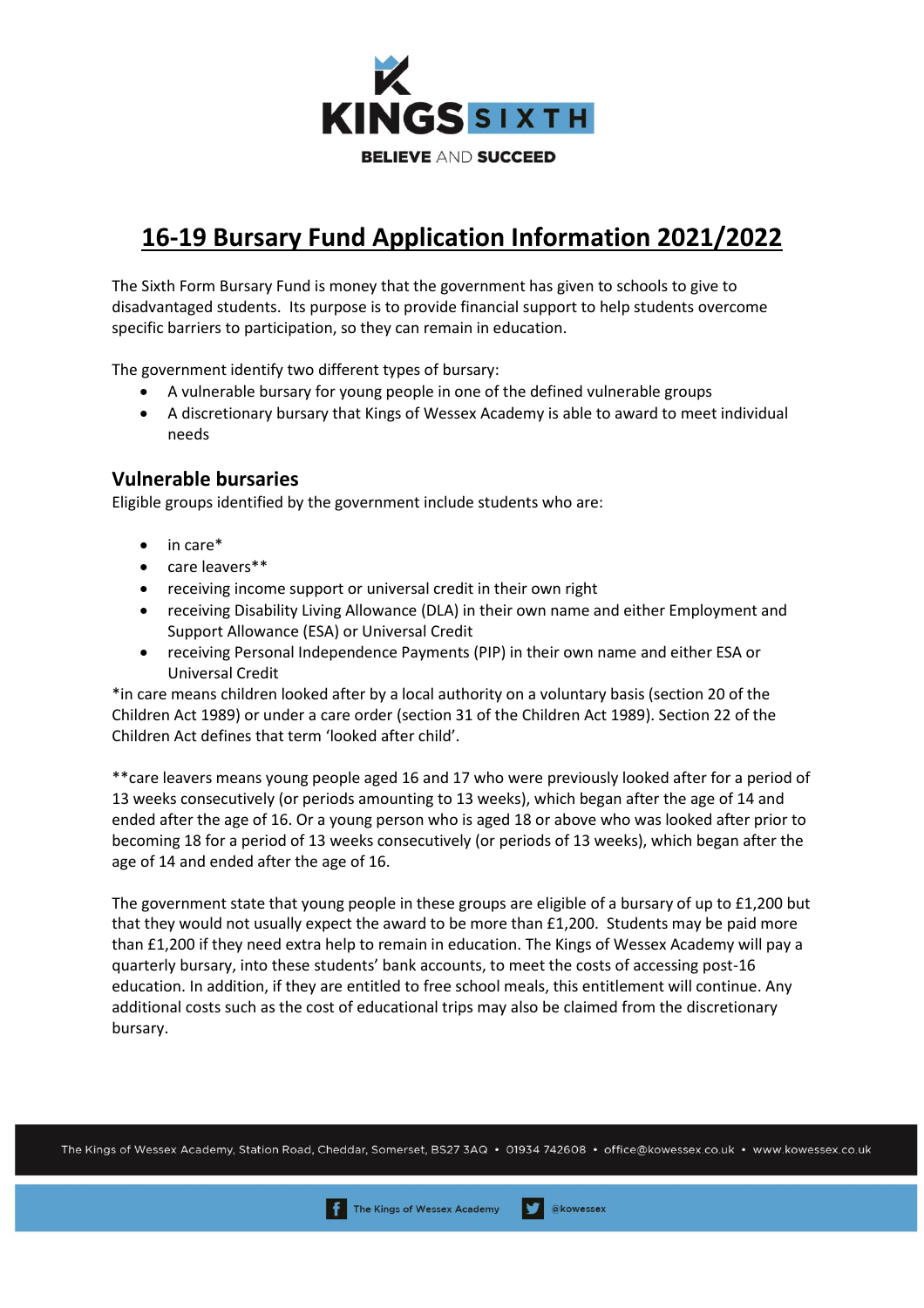

In general, students eligible for this bursary will be identified through the work the school does with the local authority. The Kings of Wessex Academy will require proof that a student is eligible. This proof could be for example:

- a letter from DWP saying which benefit the young person is entitled to
- for students who are in care or a care leaver, written confirmation of the young person's current or previous looked-after status from the local authority

# **Discretionary bursaries**

These are awards made to individual students. They are targeted on overcoming the individual barriers to participation that a student faces. They can be for whatever amount is deemed necessary to do this. Students must apply for an award by the deadline shown on the application form. If the application is for a change in circumstances the application may be submitted at any time during the school year. Each student will be assessed individually and awarded a bursary based on their actual financial need. As the assessment must be documented, students applying must present evidence with their claims.

Any student whose total household income is less than £30,000 per annum may be eligible for a bursary in order to help them access their post-16 education. The Kings of Wessex Academy can take into account any benefit payments and unearned income such as shares/investments, savings, pension income and rental income when assessing whether students should receive a discretionary bursary.

Students can apply more than once if their circumstances change. If this happens, they are reassessed.

Students aged 18 or over can apply for a Discretionary bursary if they have an **Education**, Health and [Care Plan \(EHCP\)](https://www.gov.uk/children-with-special-educational-needs/extra-SEN-help) or are continuing on a course that they started aged 16 to 18 (known as being a '19+ continuer').

# **The Kings of Wessex Academy has decided on three key groups who are eligible for a bursary award -**

## **Group 1**

Students who are in receipt of Free School Meals. For these students, prior documentation and evidence will be used to evidence eligibility but further evidence may be required.

**Bursary allowance:** The Academy receives one allocation of bursary funding per year. The actual amount an individual student will receive depends on the number of successful applications received each year. Bursary payments are made directly into the student's bank account. It is divided into four payments as follows:- first Autumn Half Term, second Autumn Half term, Spring Term and Summer Term.

The Kings of Wessex Academy, Station Road, Cheddar, Somerset, BS27 3AQ · 01934 742608 · office@kowessex.co.uk · www.kowessex.co.uk

akowessex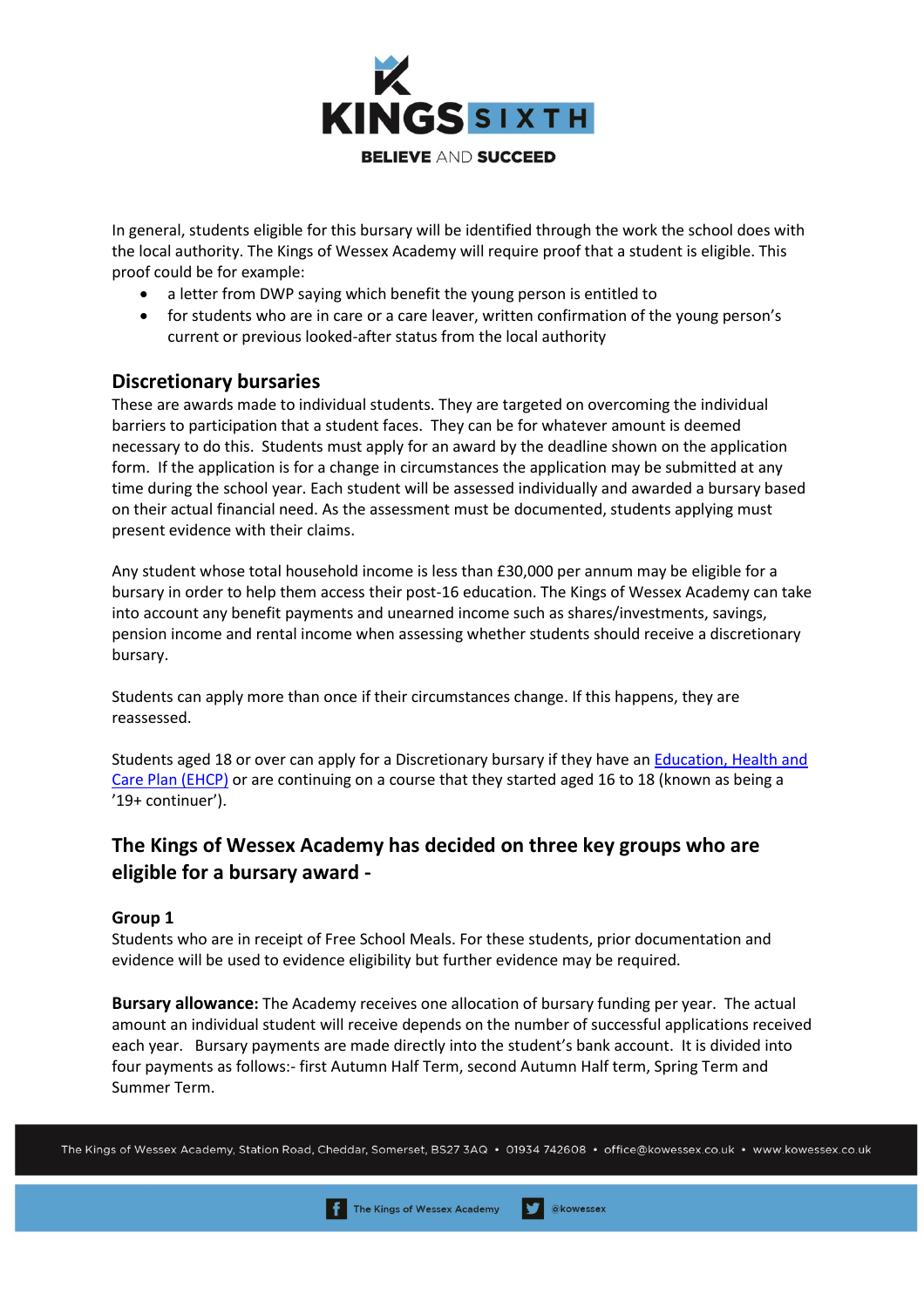

This is to cover the costs of day to day education such as travel costs, books, equipment, stationary, university open days, clothing etc. Any students who has access to free school meals will continue to be eligible for this. Any additional expenses such as school trips can also be claimed and these claims will be dealt with on an individual basis dependent on the nature of the expense and the funding available.

## **Group 2**

Students living in a household where there is a total income of less than £25,000 per annum. In this case, evidence of salary will be required, such as a P60 or original tax credit award from HMRC/ Self-Assessment Tax Calculation or 6 months' payslips. Evidence of any benefits received into the household or unearned income such as shares/investments, savings and income on savings, pension income and rental income will also be required. In the case of Universal Credit, copies of the 3 most recent monthly award statements will be required. The take-home pay figure in addition to the amount of Universal Credit after all deductions will be used to calculate a total monthly income. Using 3 months statements will act as a guide to the household income for a quarter of a year from this assumed income for a full year will be estimated.

**Bursary allowance:** The Academy receives one allocation of bursary funding per year. The actual amount an individual student will receive depends on the number of successful applications received each year. Bursary payments are made directly into the student's bank account. It is divided into four payments as follows:- first Autumn Half Term, second Autumn Half term, Spring Term and Summer Term.

This is to cover the costs of day to day education such as travel costs, books, equipment, stationery, university open days, clothing etc. Any additional expenses such as school trips can also be claimed on an individual basis dependent on the nature of the expense and the funding available.

## **Group 3**

Students in exceptional circumstances. Examples of exceptional circumstances may include a student's role as a care-giver for relatives, or if a student is in a family where there are a lot of other children. In this case the total income threshold of £25,000 may be increased to take account of the additional financial burden on the family.

**Bursary allowance**: Payments to this group will be determined by individual student needs.

Students will only be eligible to make a claim through one of the three groups above.

# **Conditions**

All bursary payments may be withheld should the conditions below not be met:

akowessex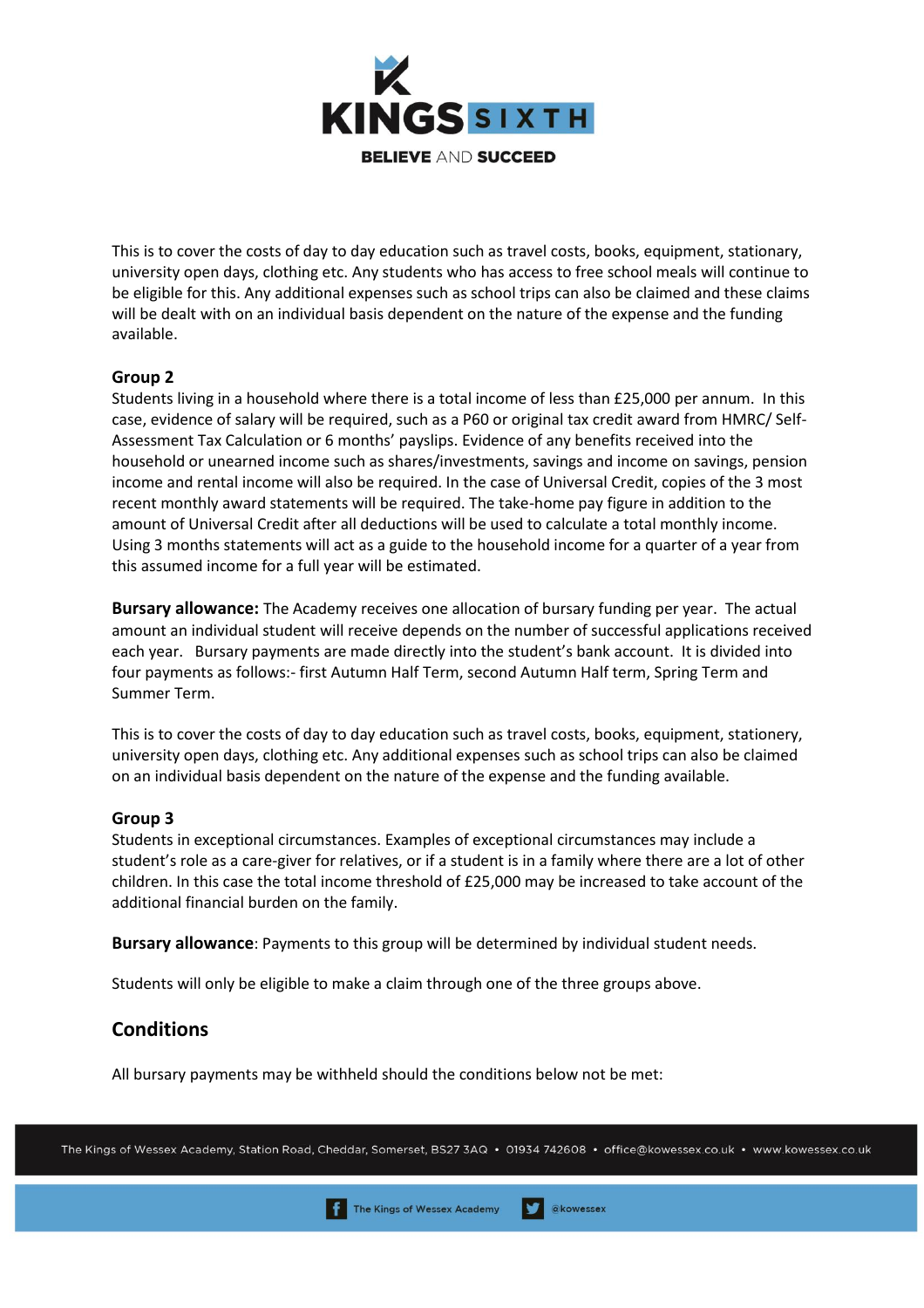

- The level of unauthorised and unexplained absence from lessons must be no greater than 10%
- Complete compliance with the terms of the Sixth Form Learning Agreement
- All progress effort grades achieved to be "good" or "outstanding" and subject teachers must be satisfied that sufficient progress is being made

# **Payments**

All payments will be made by BACS transfer as outlined. Payments will be backdated to the beginning of the last payment period in which the application is received. Continuing payments are subject to the student satisfying the conditions as set out.

If a payment has been withheld, you may appeal against this decision. Appeals must be in writing to the Head of Sixth Form, Miss Wright or Business Manager Mrs Hutton.

# **Frequently Asked Questions**

## **What can I apply for?**

The bursary could help you with any education-related costs that may arise during the school year, including essentials such as books, formal dress; educational visits clothing or equipment for your course, and transport to and from school.

## **Can the school tell me what to spend my bursary on?**

Yes. Your bursary is to help pay for things you really need to stay on at school. We can insist that your bursary is spent on items you really need to study your courses.

## **Can the school stop my payments if I don't attend or if I misbehave?**

Yes. We can certainly set conditions on your bursary. These are rules that you will need to stick to, such as attending classes regularly or behaving well. If you do not stick to these conditions, we can stop payments.

## **If I can't attend because of illness or an authorised absence will I still receive my bursary?**

If you are ill or have been allowed an authorised absence, it will normally not affect your payment, but this is at the school's discretion. It is important to note though, that these payments are designed to ensure students are able to access education.

## **Once I have received a bursary payment- do I need to apply again?**

You need to apply for a discretionary bursary at the start of each year of your sixth form study.

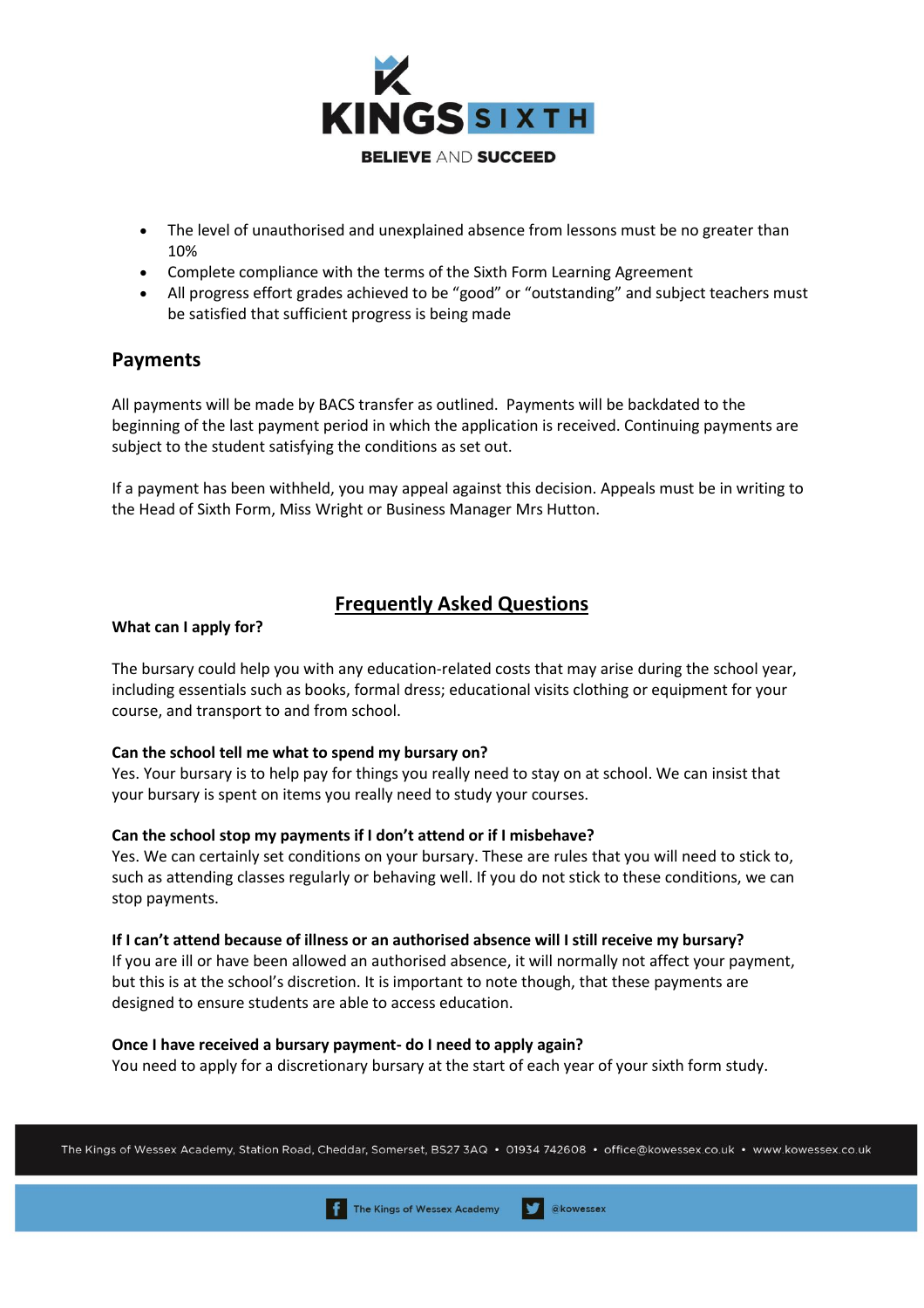

All awards are reviewed in October, January and April and payments may be adjusted as the numbers of students claiming may change. You will be notified in advance of any change in payments. Generally, it would be expected that your entitlement is agreed for the full academic year.

If you have additional items to claim for, or your circumstances or household income changes during the year in any way that might affect the assessment of your bursary payment, you must inform the school.

If at any point during your studies, a lack of funding prevents you from completing them you should inform the school.

#### **Will I get the same amount each year?**

The fund will be used by the school to try to support students in their studies across the whole sixth form. It is a fixed amount of money and the amount you receive will be governed by the amount the school has, the number of applicants, and the needs of those students applying.

#### **Will everyone know that I am getting a bursary?**

No. We will make sure that you are not singled out in any way and that your application is handled confidentially.

#### **Should I keep receipts?**

Yes, if you are **not** receiving a 'four times a year' payment or if you **are** receiving a 'four times a year payment' but would like to apply for an additional expense you will need to provide evidence of what you have paid for, in the form of receipts. Please ensure you get approval for the expense before purchasing the item.

#### **Can a bursary payment for a student be made into anyone else's bank account?**

Not normally, no. Therefore, it is important that a student claiming a bursary has a bank account.

#### **How do I know if I am eligible for a Group 3 Special Circumstances payment?**

If you believe you may be eligible, please contact the Head of Sixth Form to discuss a bursary payment.

#### **What if I have to pay a large amount for my bus pass for the full year in September?**

If you have purchased a bus pass and then are found to be eligible for a bursary, the amount will be reimbursed to your account and will then be deducted from any award you receive. For example, if you are assessed as being entitled to receive a quarterly payment of £100 during term time, but your bus pass is £300 paid in September, you will receive the £300 as soon as your claim is agreed. This amount will then be deducted from your annual payment.

#### **Who do I see for help and advice or an application form?**

Further help is available from Miss Wright, Head of 6th Form or The Finance Office.

The Kings of Wessex Academy, Station Road, Cheddar, Somerset, BS27 3AQ • 01934 742608 • office@kowessex.co.uk • www.kowessex.co.uk

akowessex